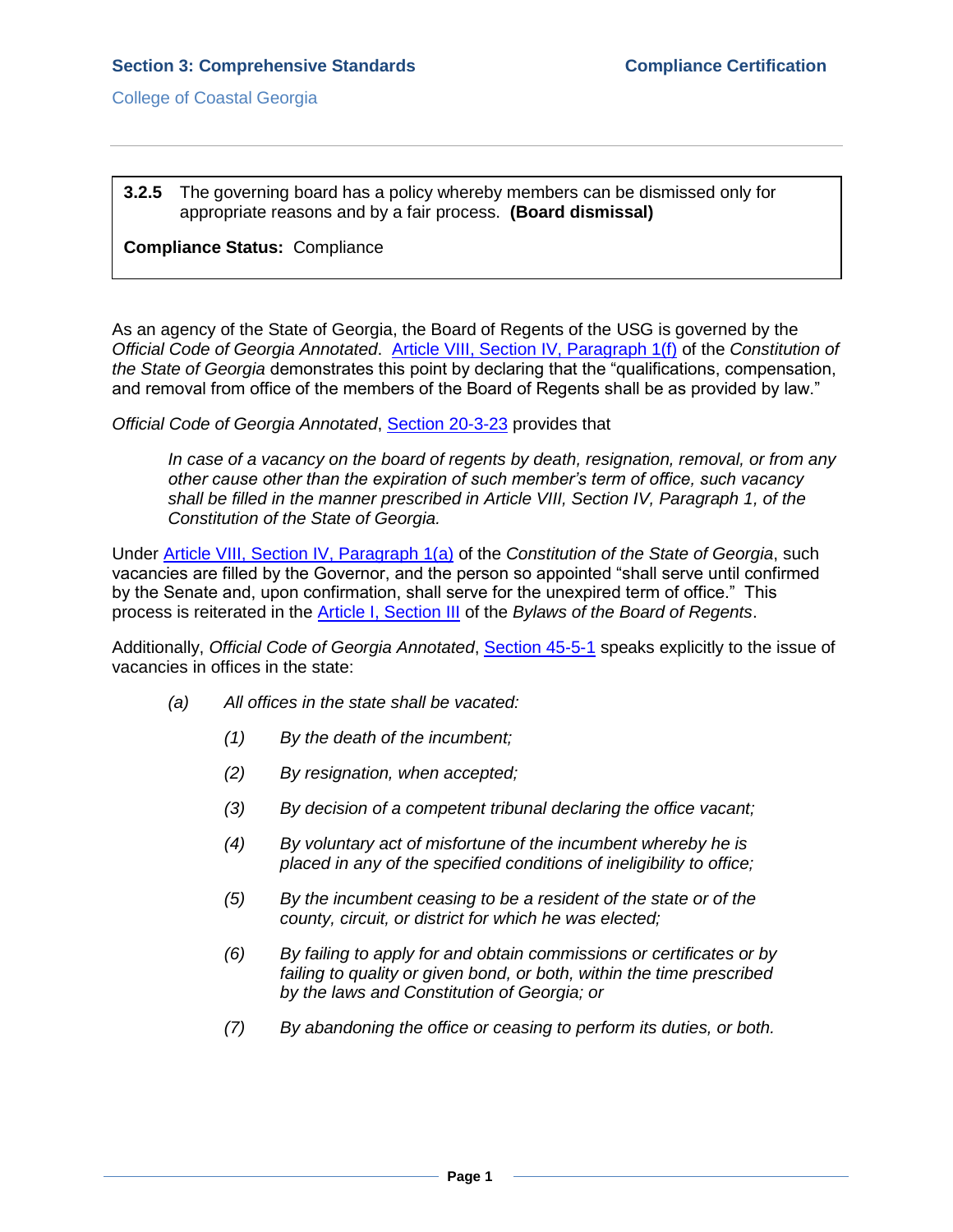## College of Coastal Georgia

*(b) Upon the occurrence of a vacancy in any office in the state, the officer or body authorized to fill the vacancy or call for an election to fill the vacancy shall do so without the necessity of a judicial determination of the occurrence of the vacancy. Before doing so, however, the officer or body shall give at least ten days' notice to the person whose office has become vacant, except that such notice shall not be required in the case of a vacancy caused by death, final conviction of a felony, or written*  resignation. The decision of the officer or body to fill the vacancy or call *an election to fill the vacancy shall be subject to an appeal to the superior court; and nothing in this subsection shall affect any right of any person to seek a judicial determination of the eligibility of any person holding office in the state. The provisions of this subsection shall apply both to vacancies occurring under this Code section and to vacancies occurring under other laws of this state.*

Finally, *Official Code of Georgia Annotated*, [Section 20-3-26](3.2.5.eOCofGA20-3-26.pdf#page=1) specifies failure to attend meetings as grounds for dismissal from Board membership:

*It shall be the duty of the members of the board of regents to attend the meetings of the board so as to take part in its deliberations. The office of any member of the board shall be vacated if he neglects to furnish an excuse in writing to the board for absence from two consecutive meetings of the board. If any member fails to attend three successive meetings of the board, without good and valid cause or excuse or without leave of absence from the chairman, or, if the chairman for any cause cannot act, from the vice-chairman of the board, his office shall be declared vacant by the board. The secretary shall in either event notify the Governor of a vacancy on the board, and the Governor shall fill the vacancy as provided by this part.*

What is clear from the above is that Georgia state law and the *Constitution of the State of Georgia* clearly provide for dismissal of governing board members only for specified causes and with provisions for due process.